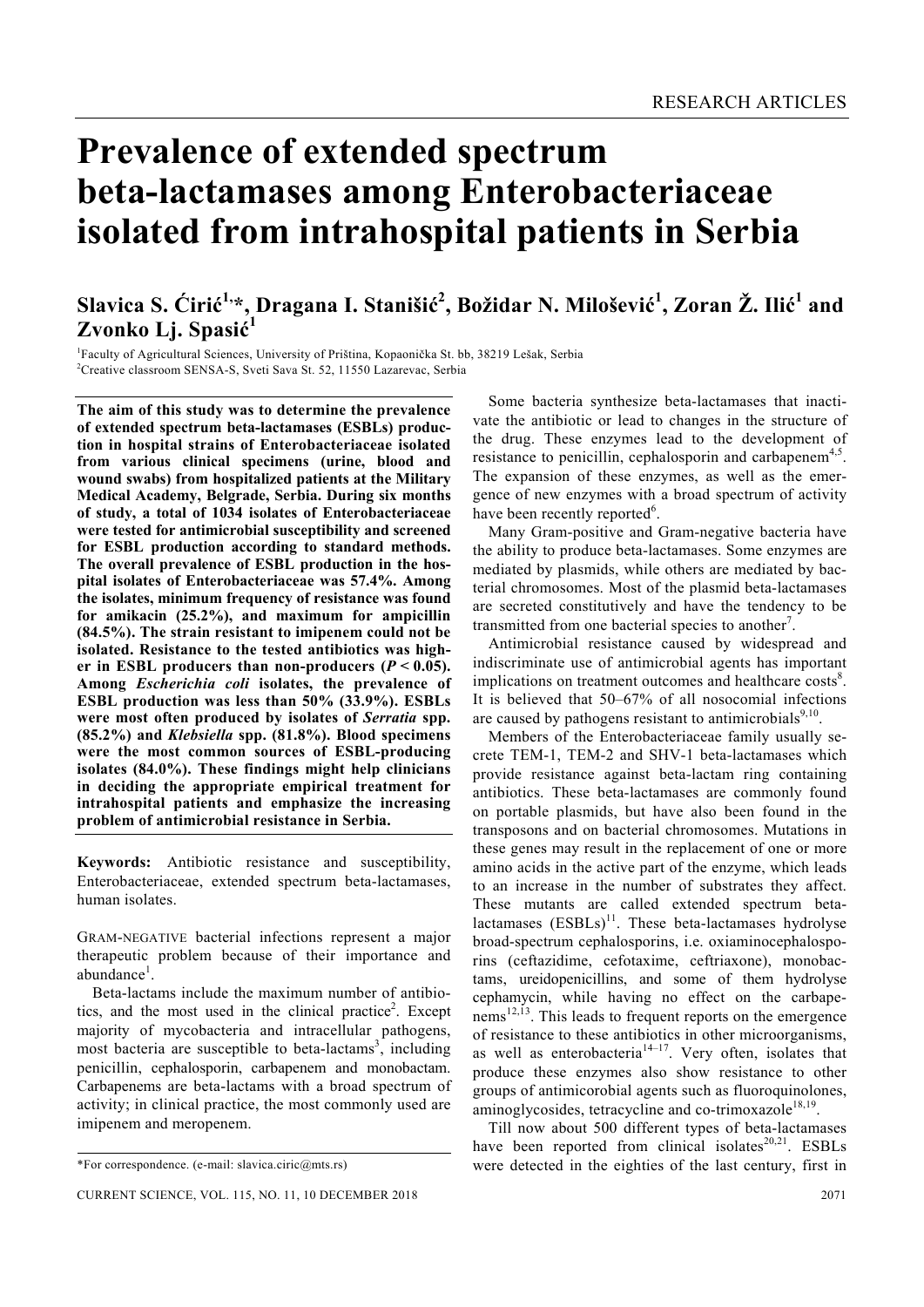Germany and France, and later throughout the world<sup>22-24</sup>. They are practically found in all Enterobacteriaceae and in *Pseudomonas aeruginosa*25.

 Since the genes for ESBLs are located on the plasmids, they can spread amongst the bacteria; even among different species of Gram-negative bacteria<sup>26</sup>.

 ESBLs may be the cause of therapy failure in hospit $als<sup>27-29</sup>$ . Their presence in bacterial strains causing hospital outbreaks, especially in intensive care units, oncology departments, burn units and neonatal wards, can have devastating and fatal consequences<sup>30,31</sup>. The Infectious Diseases Society of America included ESBL-producing strains of *Escherichia coli* and *Klebsiella pneumoniae* in a list of six resistant pathogens, causative agents of infectious diseases, for which new therapeutic options are urgently needed $32$ . In addition, extensive and expensive infection control measures must be tailored for outbreaks caused by multiresistant Gram-negative pathogens $^{33}$ .

 The frequency of ESBLs shows specific geographic distribution $34$ . It is greater in developing countries than in developed countries, because the former have limited  $access to new antibacterial agents<sup>35</sup>. In fact, it has been$ noted that the production of ESBLs is somewhat less common in Europe than in Latin America and Asia, but much more frequent than in North America<sup>36</sup>. In Europe, the production of ESBLs is significantly lower in the northern countries compared to those in the south and east (e.g. Serbia) $37$ 

 For detection of ESBLs, as a first step, the sensitivity test with cephopodoxime or cefotaxime and ceftazidime is recommended<sup>38</sup>. The next step is the disc diffusion method using cephalosporin with and without clavulanic acid. Further detection of the enzymes can be continued by molecular methods, which are more sensitive but also more complicated and expensive to perform.

 The aim of this study was to determine the prevalence of ESBL production in hospital strains of Enterobacteriaceae isolated from different clinical specimens (urine, blood and wound swabs) from hospitalized patients, with a minimum stay of 4 days, at the Military Medical Academy (MMA) hospital, Belgrade, Serbia. Also, the significance of differences in terms of the frequency of ESBL production among hospital strains of Enterobacteriaceae, as well as between different types of samples was determined. Additionally, the significance of differences in terms of the sensitivity of clinical isolates to other classes of antibiotics was monitored.

# **Materials and methods**

#### *Study settings*

This study was conducted in the Medical Microbiology Laboratory of military hospital at MMA, between September 2012 and February 2013.

 One thousand thirty-four clinical isolates of Enterobacteriaceae from various clinical specimens were recovered and identified following conventional procedures<sup>39</sup>. These clinical specimens were urine (698 isolates), blood (47 isolates) and wound swabs (289 isolates).

# *Collection of specimens*

Specimens of urine were received into sterile plastic containers and were processed immediately for detection of Enterobacteriaceae.

 The specimens of blood were extracted under aseptic conditions and transferred immediately to sterile bottles containing brain heart infusion broth<sup>40</sup>.

 Specimens from wounds were taken as swabs, placed on transport media and analysed as soon as possible.

#### *Bacterial isolates*

All clinical samples were inoculated on blood agar and MacConkey agar. All inoculated plates were incubated aerobically at 37°C for 24 h.

 Further identification of the isolates was carried out by a study of their various colonial morphology and biochemical reactions such as coagulase, indole, urease, methyl red, Voges–Proskauer, citrate utilization and sugar fermentation tests as previously described $41$  and confirmed by API 20E identification system (bioMerieux, Marcy l'Etoile, France).

#### *Antibiotic susceptibility testing*

Susceptibility to beta-lactam and non-beta-lactam antibiotics was performed on Mueller–Hinton agar plates (Oxoid, England) using the Kirby–Bauer disk diffusion method, according to the CLSI guidelines<sup>39</sup>.

 The antibiotic disks contained ampicillin (10 μg), cefalexin (30 μg), ceftriaxone (30 μg), ceftazidime (30 μg), imipenem (10 μg), gentamicin (10 μg), amikacin (30 μg), ciprofloxacin (5 μg), nitrofurantoin (50 μg) and trimethoprim-sulfamethoxazole (25 μg) (Oxoid, England).

 Standardized inoculum (0.5 McFarland standard turbidity) of each isolate was spread on Mueller–Hinton agar plates (150 mm in diameter). Then, 8–9 antibiotic disks were placed on each plate at the recommended distance from each other. All plates were incubated aerobically at 37°C for 24 h before the zone sizes were recorded following CLSI guidelines<sup>39</sup>.

 *Escherichia coli* ATCC 25922 and *Pseudomonas aeruginosa* ATCC 27853 were used as comparison standards for antimicrobial susceptibility.

#### *Detection of ESBL isolates*

The isolates with diameter zones of 10–18 mm for ceftazidime were further screened for ESBL production.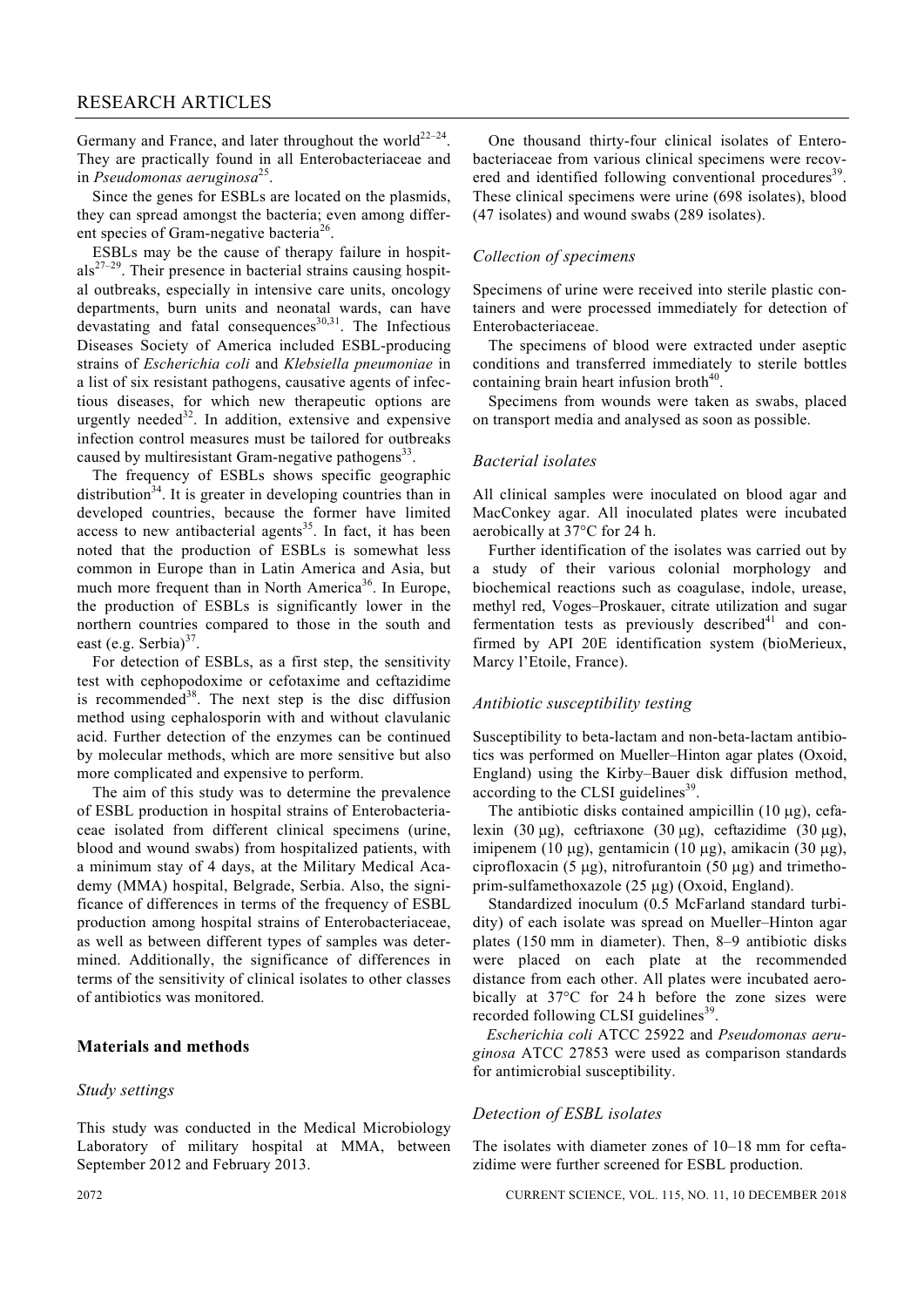| Antibiotics                    | Urine               | <b>Blood</b>   | Wound swabs      | Total            |
|--------------------------------|---------------------|----------------|------------------|------------------|
| Ampicillin                     | 688; 551 (80.1)     | 47; 44(94.0)   | 282; 264 (94.0)  | 1017; 859(84.5)  |
| Cefalexin                      | 692; 484(70.0)      | 46; 46(100)    | 18; 13(72.2)     | 756; 543(71.8)   |
| Ceftriaxone                    | 690; 334(48.4)      | 46; 40(87.0)   | 283; 204 (71.0)  | 1019; 578(56.7)  |
| Ceftazidime                    | $674; 334 (49.5)^*$ | $45;38(84.0)*$ | 277; 200 (72.2)* | 996; 572 (57.4)  |
| Imipenem                       | 670:0(0.0)          | 47:0(0.0)      | 280; 0(0.0)      | 997:0(0.0)       |
| Gentamicin                     | 693; 365(53.0)      | 45:31(69.0)    | 283; 177(62.5)   | 1021; 573(56.1)  |
| Amikacin                       | 675; 156(23.1)      | 46; 11(24.0)   | 283; 86 (30.4)   | 1004; 253 (25.2) |
| Ciprofloxacin                  | 695; 326(46.9)      | 45; 14(31.1)   | 281; 86(30.6)    | 1021; 426(41.7)  |
| Nitrofurantoin                 | 695; 439(63.2)      |                |                  | 695; 439 (63.2)  |
| Trimethoprim/sulphamethoxazole | 691; 443(64.1)      | 47; 38(81.0)   | 281; 192 (68.3)  | 1019; 673(66.1)  |

**Table 1.** Resistance of Enterobacteriaceae clinical isolates to antibiotics. The number of tested isolates; number and percentage of resistant isolates

 $*P < 0.05$ .



**Figure 1.** The frequency of extended spectrum beta-lactamases producing Enterobacteriaceae clinical isolates.

 Detection of ESBL isolates was performed using the double-disk synergy test (DDST) and confirmed by double-disk diffusion test  $(DDDT)^{39}$ 

 DDST was done using amoxicillin/clavulanic acid as beta-lactamase inhibitor. Disks containing ceftriaxone (30 μg), cefotaxime (30 μg) and ceftazidime (30 μg) were placed on Mueller–Hinton agar, streaked with a 0.5 McFarland bacterial suspension of isolates, 30 mm (centre to centre) from the amoxicillin/clavulanic acid (20  $\mu$ g/10  $\mu$ g) disk. The plates were incubated at 37°C for 24 h. Synergy between the disks towards the betalactamase inhibitor was regarded as presumptive ESBL production $42$ .

 DDDT was used to confirm the results of DDST. Four disks containing third generation cephalosporins with and without clavulanic acid were prepared as follows: ceftazidime (30 μg), ceftazidime + clavulanic acid (10 μg), cefotaxime  $(30 \mu g)$  and cefotaxime + clavulanic acid (10 μg). These disks were placed on Mueller–Hinton agar inoculated with standardized inocula of potential ESBLproducing isolates, at the recommended distance from each other<sup>39</sup>. The plates were incubated aerobically at 37°C for 4 h. The positive result (ESBL production) was defined as 5 mm increase in inhibition zone diameter

CURRENT SCIENCE, VOL. 115, NO. 11, 10 DECEMBER 2018 2073

around combination disks with clavulanic acid versus its standard zone when tested alone. *E. coli* ATCC 25922 was used as the negative control, and *Klebsiella pneumoniae* ATCC 700603 as the positive control.

# *Statistical analysis*

The results were analysed using chi-square  $(\chi^2)$  test.  $P$ -values  $\leq 0.05$  were considered to be statistically significant. Statistical analysis was done using the software STATISTICA v.10.0 (StatSoft, Inc., USA).

## *Ethical declaration*

This was a laboratory-based study and did not involve any intervention concerning the patients directly.

# **Results and discussion**

The overall prevalence of ESBL production in hospital isolates of Enterobacteriaceae was 57.4% (Table 1). The strains resistant to carbapenem imipenem were not isolated. Among the other classes of antibiotics (other than betalactams), the minimum frequency of resistance was found in aminoglycoside amikacin (25.2%) and fluoroquinolone ciprofloxacin (41.7%). The highest frequency of resistance was found for ampicillin (84.5%), trimethoprim/ sulphamethoxazole (66.1%) and nitrofurantoin (63.2%) (Table 1). There was a statistically significant difference in the percentage of resistant strains of Enterobacteriaceae to ceftazidime, depending on the clinical specimen (Table 1 and Figure 1).

 The frequency of ESPL production was highest in *Serratia* spp., *Klebsiella* spp., *Proteus mirabilis* and *Morganella morgani*, and lowest in *Escherichia coli* (Table 2 and Figure 2).

 In case of different clinical specimens, the highest rate of resistance was recorded in strains isolated from the blood (84.0%) (Figure 1). This is in contrast to most studies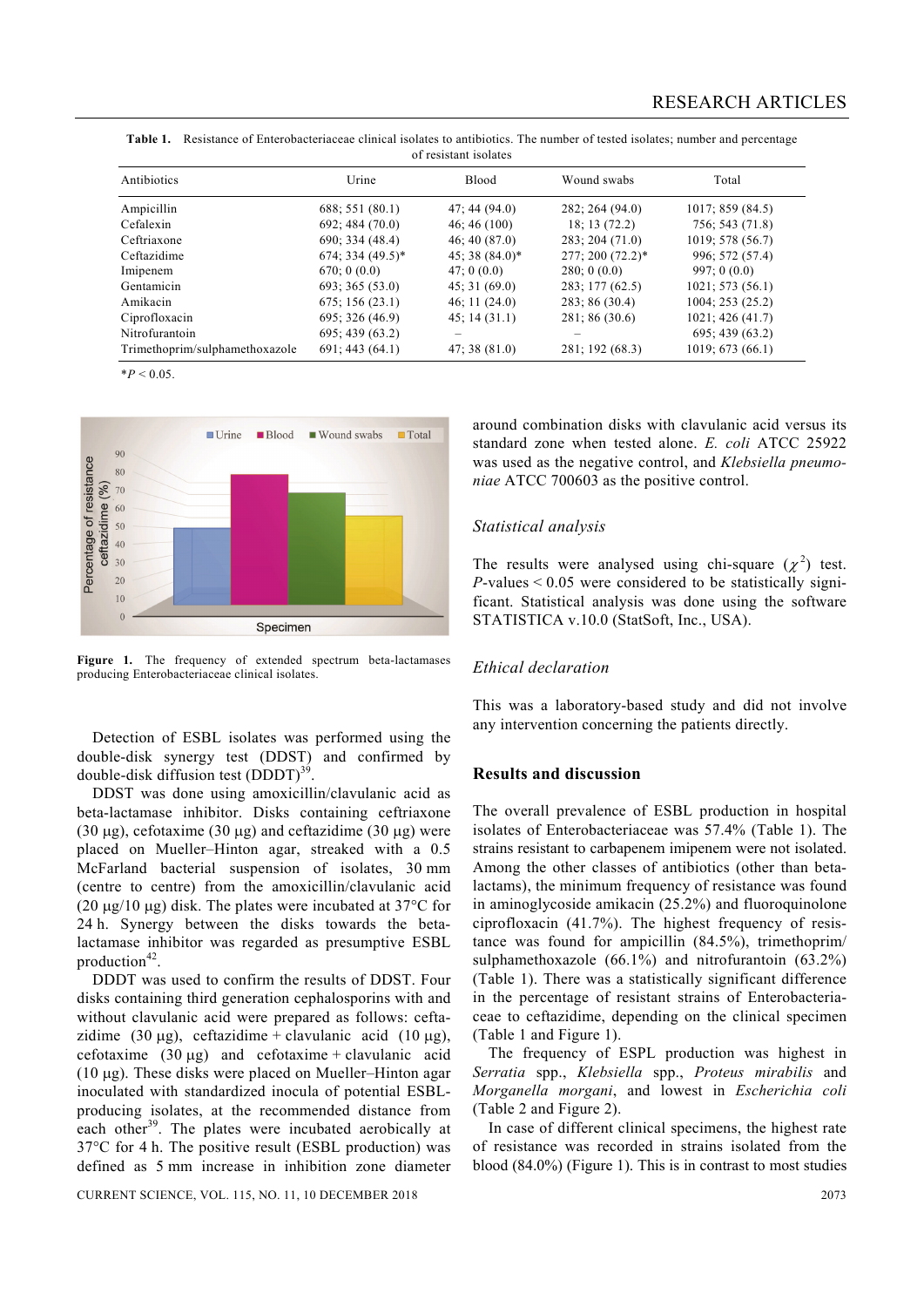in which the highest percentage of ESBL producers was recorded in samples of urine<sup>43–46</sup>.

 The highest frequency of resistance to gentamicin was found in *Providencia* spp. and *M. morgani*, and the lowest in *E. coli* (Table 3). The highest frequency of resistance to amikacin was also found in *Providencia* spp. and *M. morgani*, and the lowest in *Serratia* spp. and *E. coli* (Table 3).

 The highest frequency of resistance to ciprofloxacin was found in *Providencia* spp. and *M. morgani*, and the lowest in *Proteus mirabilis* and *Serratia* spp. (Table 4).

 The highest frequency of resistance to trimethoprim/ sulphamethoxazole was found in *Serratia* spp. and *Providencia* spp. and the lowest in *E. coli* (Table 5).

 The highest frequency of resistance (100%) to nitrofurantoin was found in *Proteus vulgaris*, *Providencia rettgeri* and *M. morgani*, and the lowest in *E. coli* (Table 6).

 Penicillins acting on enterobacteria are divided into four groups: aminopenicillins, acilureidopenicillins, carboxypenicillins and amidinopenicillins<sup>3</sup>. The most important aminopenicillins are ampicillin and amoxicillin. Enterobacteriaceae inherently susceptible to these anti-

**Table 2.** Frequency of ESBL producers among Enterobacteriaceae species

| <b>Species</b>              | No. of tested isolates; no. and percentage<br>of ESBL-producing isolates |  |  |
|-----------------------------|--------------------------------------------------------------------------|--|--|
| Escherichia coli            | 401; 136 (33.9)                                                          |  |  |
| Klebsiella species          | 66: 54(81.8)                                                             |  |  |
| <i>Enterobacter</i> species | 129: 98 (76.0)                                                           |  |  |
| Citrobacter species         | 71:43(60.6)                                                              |  |  |
| Serratia species            | 54: 46 (85.2)                                                            |  |  |
| Proteus mirabilis           | 180; 127 (70.6)                                                          |  |  |
| Proteus vulgaris            | 5:5(100)                                                                 |  |  |
| Providencia retgerii        | 48; 31(64.6)                                                             |  |  |
| Providencia stuartii        | 13:7(54.0)                                                               |  |  |
| Morganella morgani          | 35:25(71.4)                                                              |  |  |
| Total                       | 1002; 572(57.1)                                                          |  |  |



**Figure 2.** Percentage of resistance to ceftatidime among Enterobacteriaceae clinical isolates.

biotics are *Salmonella* spp., *Shigella* spp., *E. coli* and *P. mirabilis*. Beta-lactamases degrade both of these antibiotics; so they do not act on the enterobacteria that are producers of class-C beta-lactamases, such as *Klebsiella*  spp., *Enterobacter* spp. and indole-positive *Proteus* species. Among clinical strains of *E. coli* (a total of 410

**Table 3.** Frequency of resistance to gentamicin and amikacin among Enterobacteriaceae species

|                             | No. of tested isolates; no. and percentage<br>of resistant isolates |                  |  |  |
|-----------------------------|---------------------------------------------------------------------|------------------|--|--|
| Species                     | Gentamicin                                                          | Amikacin         |  |  |
| E. coli                     | 413; 167 (40.4)                                                     | 401; 48(12.0)    |  |  |
| Klebsiella species          | 66:45(68.2)                                                         | 66:18(27.3)      |  |  |
| <i>Enterobacter</i> species | 131; 86 (65.7)                                                      | 130; 30(23.1)    |  |  |
| Citrobacter species         | 72; 44(61.1)                                                        | 71:28(39.4)      |  |  |
| Serratia species            | 56:32(57.1)                                                         | 55; 6(10.9)      |  |  |
| P. mirabilis                | 183; 118 (64.5)                                                     | 181; 72 (39.8)   |  |  |
| P. vulgaris                 | 5:3(60.0)                                                           | 5:2(40.0)        |  |  |
| P. retgerii                 | 48; 43 (89.6)                                                       | 47; 21(44.7)     |  |  |
| P. stuartii                 | 12:10(83.3)                                                         | 13; 7(54.0)      |  |  |
| M. morgani                  | 35; 25(71.4)                                                        | 35:21(60.0)      |  |  |
| Total                       | 1021; 573(56.1)                                                     | 1004; 253 (25.2) |  |  |

**Table 4.** Frequency of resistance to ciprofloxacin among Entero bacteriaceae species

| <b>Species</b>              | No. of tested isolates; no. and<br>percentage of resistant isolates |  |  |  |
|-----------------------------|---------------------------------------------------------------------|--|--|--|
| E. coli                     | 415; 180 (43.4)                                                     |  |  |  |
| <i>Klebsiella</i> species   | 66; 33(50.0)                                                        |  |  |  |
| <i>Enterobacter</i> species | 129; 62 (48.1)                                                      |  |  |  |
| Citrobacter species         | 72; 40(55.6)                                                        |  |  |  |
| Serratia species            | 57:14(24.6)                                                         |  |  |  |
| P. mirabilis                | 182; 22 (12.1)                                                      |  |  |  |
| P. vulgaris                 | 5; 3(60.0)                                                          |  |  |  |
| P. retgerii                 | 48:38(79.2)                                                         |  |  |  |
| P. stuartii                 | 12; 10(83.3)                                                        |  |  |  |
| M. morgani                  | 35:24(68.6)                                                         |  |  |  |
| Total                       | $1021$ ; 426 (41.7)                                                 |  |  |  |

Table 5. Frequency of resistance to trimethoprim/sulphamethoxazole among Enterobacteriaceae species

| <b>Species</b>              | No. of tested isolates; no. and<br>percentage of resistant isolates |  |  |
|-----------------------------|---------------------------------------------------------------------|--|--|
| E. coli                     | 410; 236(57.6)                                                      |  |  |
| Klebsiella species          | 66; 48(72.7)                                                        |  |  |
| <i>Enterobacter</i> species | 131; 95 (72.5)                                                      |  |  |
| Citrobacter species         | 72;48(66.7)                                                         |  |  |
| Serratia species            | 70; 54(77.1)                                                        |  |  |
| P. mirabilis                | 184; 123 (66.9)                                                     |  |  |
| P. vulgaris                 | 4:2(50.0)                                                           |  |  |
| P. retgerii                 | 48; 39(81.3)                                                        |  |  |
| P. stuartii                 | 12:10(83.3)                                                         |  |  |
| M. morgani                  | 35:26(74.3)                                                         |  |  |
| Total                       | 1032; 681 (66.0)                                                    |  |  |

#### 2074 CURRENT SCIENCE, VOL. 115, NO. 11, 10 DECEMBER 2018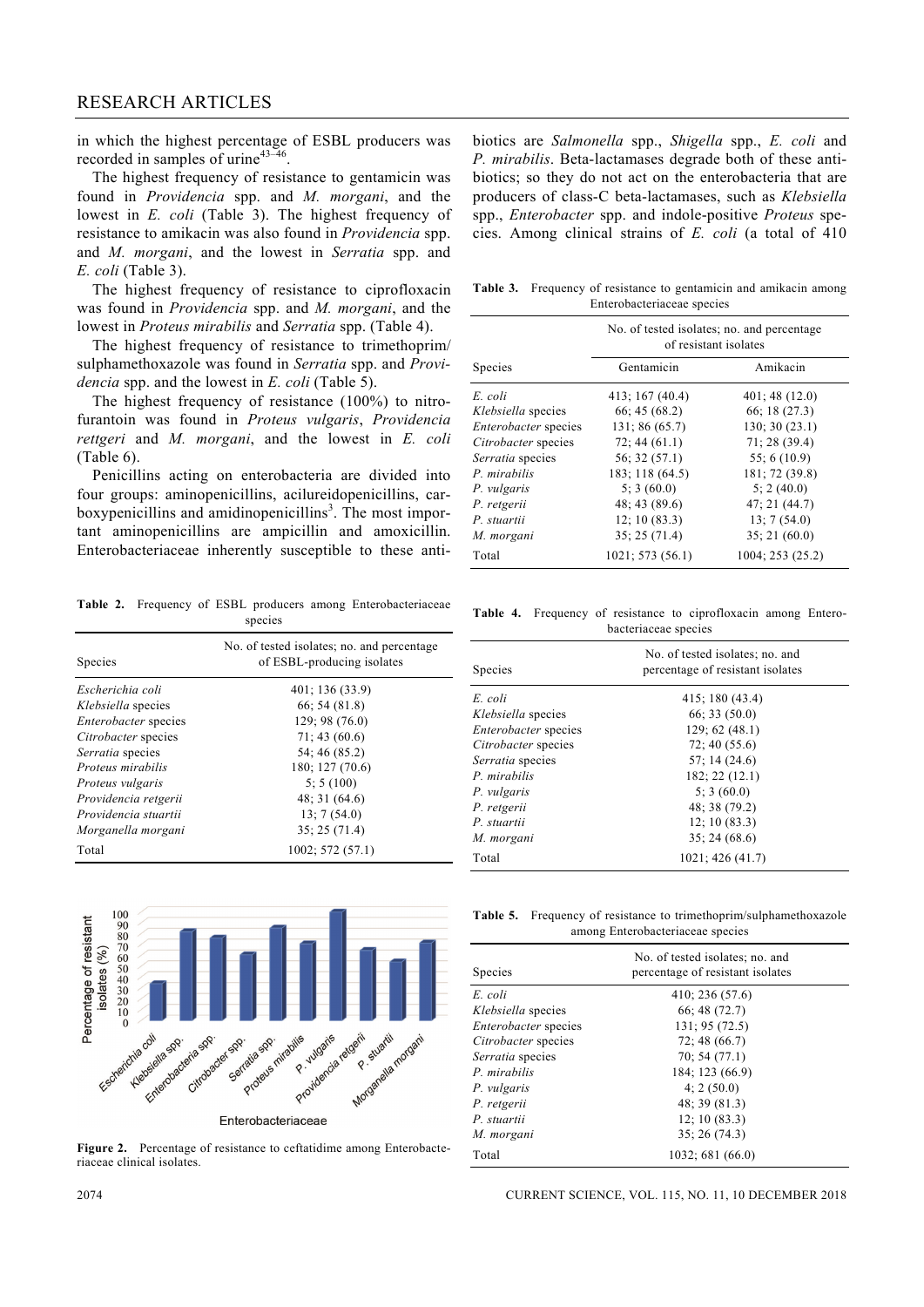|                      |  |  |  | <b>Table 6.</b> Frequency of resistance to nitrofurantoin among Entero- |  |  |
|----------------------|--|--|--|-------------------------------------------------------------------------|--|--|
| bacteriaceae species |  |  |  |                                                                         |  |  |

| <b>Species</b>              | No. of tested isolates; no.<br>and percentage of resistant isolates |  |  |  |
|-----------------------------|---------------------------------------------------------------------|--|--|--|
| E. coli                     | 341; 127 (37.2)                                                     |  |  |  |
| Klebsiella species          | 32; 25(78.1)                                                        |  |  |  |
| <i>Enterobacter</i> species | 69; 62 (90.0)                                                       |  |  |  |
| Citrobacter species         | 53:32(60.4)                                                         |  |  |  |
| Serratia species            | 16:13(81.3)                                                         |  |  |  |
| P. mirabilis                | 99:96(97.0)                                                         |  |  |  |
| P. vulgaris                 | 4:4(100)                                                            |  |  |  |
| P. retgerii                 | 42; 42(100)                                                         |  |  |  |
| P. stuartii                 | 12:11(92.0)                                                         |  |  |  |
| M. morgani                  | 27:27(100)                                                          |  |  |  |
| Total                       | 695; 439 (63.2)                                                     |  |  |  |

isolates), 74.4% of the isolates were resistant to ampicillin, and among clinical strains of *P. mirabilis* (a total of 183 isolates), 79.8% of the isolates were resistant to this drug. As might be expected, ampicillin resistance was more common among *Klebsiella* spp. (from a total of 65 isolates, 90.8% were resistant), *Enterobacter* spp. (from a total of 130 isolates, 98.5% were resistant), *P. vulgaris* (all isolates showed resistance), *P. rettgeri* (95.8% of resistant isolates of 48 tested) and *M. morgani* (97.3% of resistant isolates of 37 tested). Given such a high prevalence of resistance, these antibiotics should not be considered in the empirical treatment of nosocomial infections in the study clinic, even in infections of the urinary tract.

*E. coli*, *Klebsiella* spp. and *P. mirabilis* may be susceptible to the first generation of cephalosporins, while *Serratia* spp. and *Enterobacter* spp. are considered to be resistant<sup>3</sup>. Thus, in our hospital isolates of *E. coli* frequency of resistance to cephalexin was 57.1% (out of 359 tested isolates), in *Klebsiella* spp. 87.2% of the isolates were resistant (out of 47 tested), in *P. mirabilis* 76.9% of the isolates were resistant (out of 104 tested), in *Serratia*  spp. the frequency of resistance was 86.7% (out of 30 tested isolates) and in *Enterobacter* spp., there 91.9% of the isolates were resistant (out of 74 tested).

 With regard third-generation cephalosporins (ceftriaxone, cefotaxime, ceftazidime), enterobacteria without acquired resistance mechanisms were found to be generally sensitive<sup>3</sup>. The most important mechanism of acquired resistance of Enterobacteriaceae to third-generation cephalosporins in hospitals around the world is the production of various ESBLs<sup>47</sup>. The frequency of this resistance mechanism is considered to be higher than those reported due to inconsistencies in reporting and difficulties in proving it. Increased prevalence of ESBL-producing strains of Enterobacteriaceae from all parts of the world has been reported recently $48$ .

 The overall prevalence of ESBL production in this study was 57.4% (Table 1). The overall prevalence of ESBLs produced by enterobacteria in European countries ranged from 1% to 5% in the countries of Northern Europe and from 39% to 47% in Eastern Europe and Turkey<sup>49</sup>. However, a recent study in Germany has recorded ESBL production in 83.6% of human isolates, indicating an alarming increase in this problem in the developed countries<sup>50</sup>. The same trend has also been recorded in other countries around the world $34,51$ .

 The prevalence of ESBL production among clinical isolates of *E. coli* in this study was 33.9% (out of 401 tested isolates, 136 were ESBL producers). In other European countries, the prevalence of ESBL production in strains of *E. coli* ranged from 4.0% to 31.9% (refs 45, 52 and 53).

 The prevalence of ESBL production among isolates of *Klebsiella* spp. was 81.8% (out of 66 tested isolates, 54 were ESBL producers). This result far exceeds the values recorded in neighbouring countries, viz. 18.9% in Croatia<sup>54</sup> and 24.3% in FYR Macedonia<sup>55</sup>. The highest prevalence of ESBL production among strains of *Klebsiella pneumoniae* has been observed in China (51%), Turkey  $(48.8\%)$  and Latin America  $(47.3\%)$ <sup>47</sup>. Results of the present study are consistent with those from the literature highlighting that prevalence of ESBL strains of *K. pneumoniae* is significantly higher than that of *E. coli*, in the European countries and  $USA^{55-58}$ . The situation is reversed in the countries of Asia, Africa and South America<sup>43,46,59,60</sup>

 Isolates from most other enterobacteria were also ESBLs producers, especially strains of *Enterobacter*  spp.<sup>52,61</sup>, *Citrobacter* spp.<sup>47</sup>, *Serratia* spp.<sup>43,46</sup> and *P*.  $mirabilis^{45,47,62}$ 

 In this study, only among the isolates of *E. coli* was the prevalence of ESBL production less than 50%. ESBLs were most often produced by isolates of *Serratia* spp. (85.2%) and *Klebsiella* spp. (81.8%) (Table 2). The isolates of *P. vulgaris* showed resistance in 100% of the cases, but this result must be taken conditionally due to the small number of isolates. This is consistent with the results from other Eastern European countries<sup>63-65</sup>, and in contrast with those from Asian countries<sup>59,66</sup>.

 The best sensitivity to aminoglycosides was shown by *E. coli* and *Serratia* spp.; 40.4% of the isolates of *E. coli* and 57.1% of the isolates of *Serratia* spp. were resistant to gentamicin, while 10.9% of the isolates of *Serratia*  spp. and 12.0% of *E. coli* strains were resistant to amikacin (Table 3). This is in line with data from the literature, which show that amikacin is still effective in many strains resistant to gentamicin<sup>3</sup>. The frequency of resistance to gentamicin was highest among isolates of *Providencia* spp. (83.3–89.6%) and *M. morgani* (71.4%). In case of amikacin, the percentage of resistant isolates was 44.7–54.0 in *Providencia* spp. and 60 in *M. morgani*. High prevalence of resistance to amikacin was observed in *P. mirabilis* (39.8%), while the strains of *Klebsiella*  spp. and *Serratia* spp. were relatively well-sensitive to this drug, in spite of the high prevalence of ESBL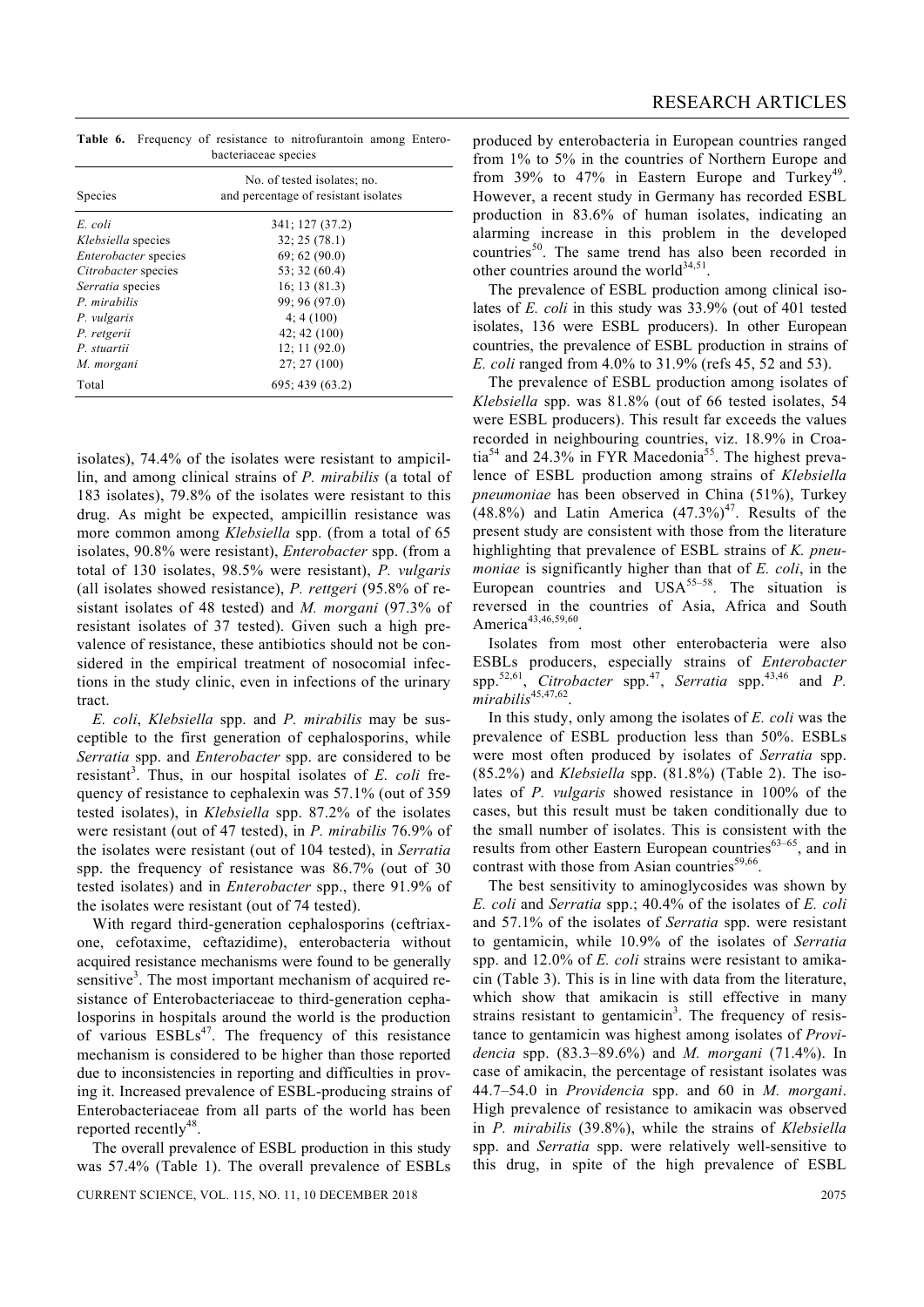production (Table 2). Despite the application of amikacin for many years in the study hospital, the overall sensitivity of enterobacteria to this antibiotic has been preserved (25.2% of resistant isolates). A good sensitivity of enterobacteria to amikacin is also recorded in other regions of the world $46,51,67$ .

 The susceptibility to ciprofloxacin was shown by the isolates of *P. mirabilis* (12.1% of resistant isolates) and *Serratia* spp. (24.6% of resistant isolates; Table 4). Similar results have been obtained in neighbouring Croatia<sup>52</sup>. The highest frequency of resistance to ciprofloxacin was observed in *M. morgani* (68.6%) and *Providencia* spp. (79.2–83.3% of resistant isolates). High prevalence of resistant *E. coli* strains (43.3%) was observed in these samples.

 The lowest frequency of resistance to trimethoprim/ sulphamethoxazole was found in isolates of *E. coli* (57.6%) and *Citrobacter* spp. (66.7%), and highest in isolates of *Serratia* spp. (77.1%), *P. rettgeri* (81.3%) and *M. morgani* (74.3%) (Table 5).

 The isolates of *Proteus* spp., *Providencia* spp. and *M. morgani* showed nearly 100% resistance to nitrofurantoin, which is in accordance with their innate resistance<sup>3</sup>. Significant sensitivity to nitrofurantoin was found only in *E. coli* (37.2% of resistant isolates) and *Citrobacter* spp. (60.4% of resistant isolates) (Table 6). Taking into account the inherent sensitivity, applying this antibiotic only to isolates of *E. coli* and *Citrobacter* spp. from the urine seems valid, because the clinical response of susceptible strains (90% of clinical isolates) can only be expected in those cases<sup>3</sup>. Other enterobacteria almost always have been found to be resistant. Considering that the response to this drug is less satisfactory and requires long-term therapy, it remains an alternative antibiotic more than the drug of first choice $^{68}$ .

 The results of the present study show that the antibiotic of choice in the treatment of serious infections caused by Enterobacteriaceae is imipenem. This has been confirmed by many other studies as well $45,69,70$ .

 Statistical comparison of frequency of resistance to antibiotics other than beta-lactams between hospital isolates that produced ESBLs and non-producing strains was performed in this study. There was a statistically significant higher prevalence of resistance  $(P < 0.05)$  to gentamicin, amikacin, ciprofloxacin, nitrofurantoin and trimethoprim/sulphamethoxazole in all tested isolates of Enterobacteriaceae that produced ESBLs in comparison to non-producers.

# **Conclusion**

ESBLs were found in all species of Enterobacteriaceae isolated from various clinical specimens from intrahospital patients (urine, blood and wound swabs).

 ESBLs were significantly more in *Klebsiella* spp. and *Serratia* spp. (81.8% and 85.2% respectively), and rarely occurred in isolates of *E. coli* (33.9%).

 The tested isolates that produced ESBLs were significantly more resistant to other classes of antibiotics (other than beta-lactams). This does not include enterobacteria which are inherently resistant to certain classes of antibiotics.

 Following imipenem, the clinical isolates of Enterobacteriaceae showed highest sensitivity, i.e. lowest frequency of the resistance to aminoglycoside amikacin, where the overall prevalence of 25.2% of resistant isolates was observed.

 The results of this study showed that the prevalence of ESBL-producing Enterobacteriaceae isolates from intrahospital patients was very high and was among the highest in Europe. This emphasizes the need for urgent interventions in terms of introducing a stringent control of antibiotic usage, strict application of hygienic measures and increasing awareness among health professionals and the general public.

- 1. Hidron, A. I., Edwards, J. R., Patel, J., Horan, T. C., Sievert, D. M., Pollock, D. A. and Fridkin, S. K., National healthcare safety network team; participating national healthcare safety network facilities. NHSN annual update: antimicrobial-resistant pathogens associated with healthcare-associated infections: annual summary of data reported to the national healthcare safety network at the centers for disease control and prevention, 2006–2007. *Infect. Control Hosp. Epidemiol*., 2008, **29**, 996–1011.
- 2. Bronson, J. J. and Barrett, J. F., Quinolone, everninomycin, glycylcycline, carbapenem, lipopeptide and cephem antibacterials in clinical development. *Curr. Med. Chem.*, 2001, **8**, 1775–1793.
- 3. Mirović, V., *Antibiotics and Basic Principles of their Clinical Application*, Čigoja Press, Belgrade, Serbia, 2003.
- 4. Murray, P., *Manual of Clinical Microbiology*, ASM Press, Washington DC, USA, 1999, 7th edn.
- 5. Jacoby, G. A. and Munoz-Price, L. S., The new-beta-lactamases. *N. Engl. J. Med.*, 2005, **352**, 380–391.
- 6. Gniadkowski, M., Evolution of extended-spectrum betalactamases by mutation. *Clin. Microbiol. Infect.*, 2008, **14**(1),  $11-32$
- 7. Lorian, V., *Antibiotics in Laboratory Medicine*, William and Wilkins, Baltimore, USA, 1996.
- 8. Schwaber, M. J. and Carmeli, Y., Mortality and delay in effective therapy associated with extended-spectrum beta-lactamase production in *Enterobacteriaceae bacteriaemia*: a systematic review and meta-analysis. *J. Antimicrob. Chemother.*, 2007, **60**, 913–920.
- 9. Weinstein, R. A., Nosocomial infection update. *Emer. Infect. Dis.*, 998, **4**, 416–420.
- 10. Endimiani, A. and Paterson, D. L., Optimizing therapy for infections caused by Enterobacteriaceae producing extended-spectrum beta-lactamases. *Semin. Respir. Crit. Care Med.*, 2007, **28**(6), 646–655.
- 11. Jeong, S. H., Bae, I. K., Lee, J. H., Sohn, S. G., Kang, G. H. and Jeon, G. J., Molecular characterization of extended-spectrum betalactamases produced by clinical isolates of *Klebsiella pneumoniae* and *Escherichia coli* from a Korean nationwide survey. *J. Clin. Microbiol.*, 2004, **42**(7), 2902–2906.
- 12. Bush, K. and Jacoby, G., Updated functional classification of betalactamases. *Antimicrob. Agents Chemother*., 2010, **54**, 969–976.
- 13. Dhillon, R. H. and Clark, J., ESBLs: a clear and present danger? *Crit. Care Res. Pract.*, 2012, **2012**, 625170.
- 14. Hyle, E. P. *et al.*, Risk factor for increasing multidrug resistance among extended spectrum beta-lactamase producing *E. coli* and *Klebsiella* spp*. Clin. Infect. Dis.*, 2005, **40**, 1317–1324.

2076 CURRENT SCIENCE, VOL. 115, NO. 11, 10 DECEMBER 2018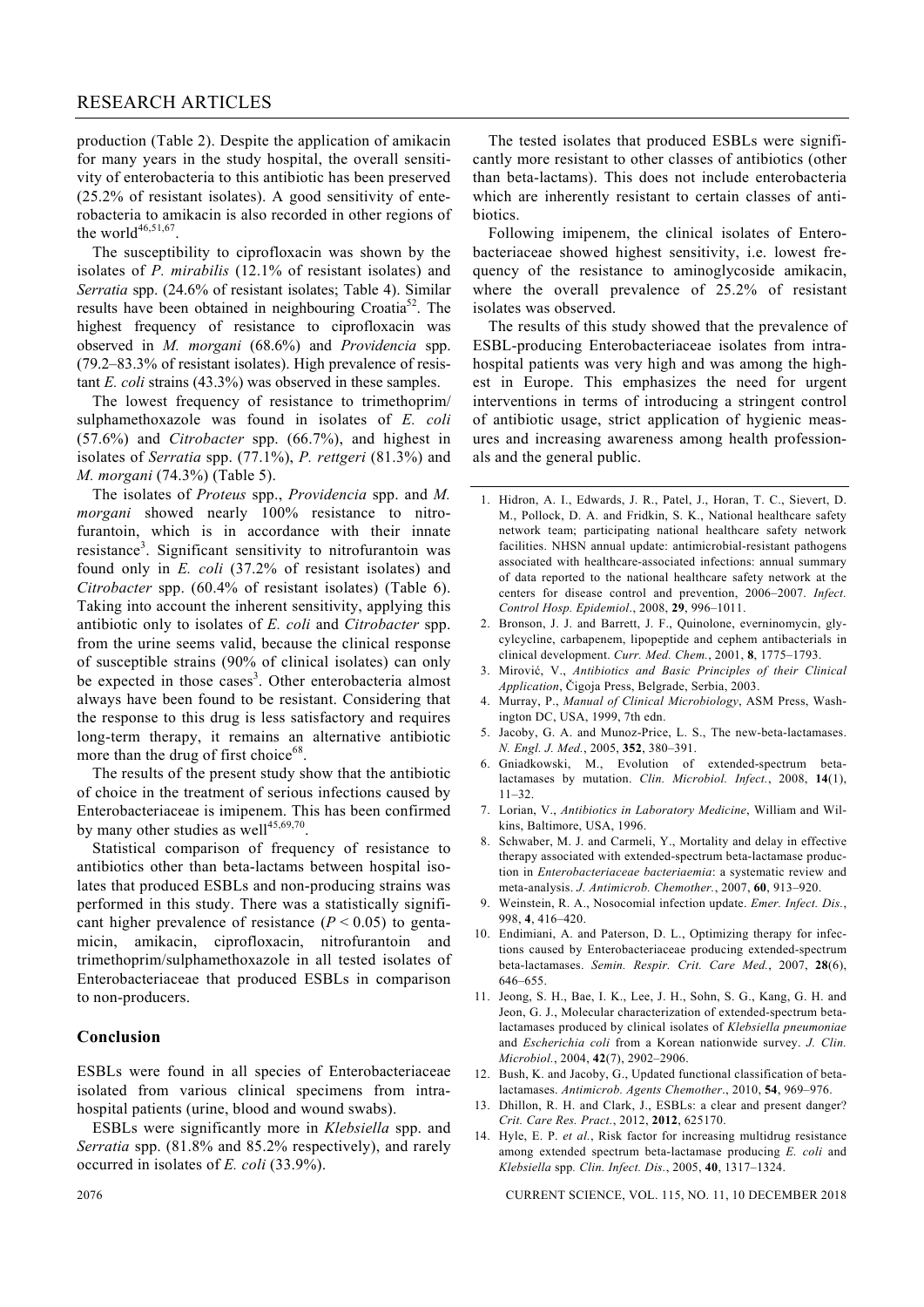- 15. Rahal, J. J. *et al.*, Class restriction of cephalosporin use to control total cephalosporin resistance in nosocomial *Klebsiella*. *JAMA*, 1998, **280**(14), 1233–1237.
- 16. Urban, C., Go, E., Mariano, N., Berger, B. J., Avraham, I., Rubin, D. and Rahal, J. J., Effect of sulbactam on infections caused by imipenem-resistant *Acinetobacter calcoaceticus* biotype *anitratus*. *J. Infect. Dis.*, 1993, **167**(2), 448–451.
- 17. MacKenzie, F. M., Forbes, K. J., Dorai-John, T., Amyes, S. G. B. and Gould, I. M., Emergence of a carbapenem resistant *Klebsiella pneumoniae*. *Lancet*, 1997, **350**, 783.
- 18. Müller, S., Oesterlein, A., Frosh, M., Abele-Horn, M. and Valenza, G., Characterization of extended-spectrum beta-lactamases and *qnr* plasmid-mediated quinolone resistance in German isolates of *Enterobacter* species. *Microb. Drug Resist.*, 2011, **17**(1), 99–103.
- 19. Lee, C. H., Liu, J. W., Li, C. C., Chien, C. C., Tang, Y. F. and Su, L. H., Spread of ISCRI elements containing *bla*<sub>DHA-1</sub> and multiple antimicrobial resistance genes leading to increase of flomoxef resistance in extended-spectrum beta-lactamase-producing *Klebsiella pneumoniae*. *Antimicrob. Agents Chemother*., 2011, **55**(9), 4058–4063.
- 20. Pitout, J. J., Infections with extended spectrum beta lactamase producing enterobacteriaceae. *Drugs*, 2010, **70**, 313–333.
- 21. Yang, K. and Guglielmo, J., Diagnosis and treatment of extended spectrum and AmpC beta lactamase producing organisms. *Ann. Pharmacother*., 2007, **41**, 1427–1435.
- 22. Sirot, J., Detection of extended-spectrum plasmid-mediated betalactamases by disk diffusion. *Clin. Microbiol. Infect.*, 1996, **1**, 35– 39.
- 23. Hussain, M. *et al.*, Prevalence of class A and AmpC betalactamases in clinical *Escherichia coli* isolates from Pakistan Institute of Medical Science, Islamabad, Pakistan. *Jpn. J. Infect. Dis.*, 2011, **64**(3), 249–252.
- 24. Idowu, O. J., Onipede, A. O., Orimolade, A. E., Akinyoola, L. A. and Babalola, G. O., Extended-spectrum beta-lactamase orthopedic wound infections in Nigeria. *J. Global. Infect. Dis.*, 2011, **3**(3), 211–215.
- 25. Ho, P. L. *et al.*, Occurrence and molecular analysis of extendedspectrum beta-lactamase-producing *Proteus mirabilis* in Hong Kong, 1999–2002. *J. Antimicrob. Chemother.*, 2005, **55**, 840– 845.
- 26. Gruteke, P. *et al.*, Patterns of resistance associated with integrons, the extended-spectrum beta-lactamase SHV-5 gene, and a multidrug efflux pump of *Klebsiella pneumoniae* causing a nosocomial outbreak. *J. Clin. Microbiol.*, 2003, **41**(3), 1161–1166.
- 27. Paterson, D. L. *et al.*, Antibiotic therapy for *Klebsiella pneumoniae* bacteremia: implications of production of extended-spectrum beta-lactamases. *Clin. Infect. Dis.*, 2004, **39**(1), 31–37.
- 28. Canton, R., Novais, A., Valverde, A., Machado, E., Peixe, L., Baquero, F. and Coque, T. M., Prevalence and spread of extendedspectrum beta-lactamase-producing Enterobacteriaceae in Europe. *CMI*, 2008, **14**, 144–153.
- 29. Khanfar, H. S., Bindayna, K. M., Senok, A. C. and Botta, G. A., Extended spectrum beta-lactamases (ESBL) in *Escherichia coli*  and *Klebsiella pneumoniae*: trends in the hospital and community settings. *J. Infect. Dev. Ctries.*, 2009, **3**(4), 295–299.
- 30. Tschudin-Sutter, S., Frei, R., Battegay, M., Hoesli, I. and Widmer, A. F., Extended-spectrum beta-lactamase-producing *Escherichia coli* in neonatal care unit. *Emerg. Infect. Dis.*, 2010, **16**(11), 1758– 1760.
- 31. Ndugulile, F., Jureen, R., Harthug, S., Urassa, W. and Langeland, N., Extended spectrum beta-lactamases among Gram-negative bacteria of nosocomial origin from an intensive care unit of a tertiary health facility in Tanzania. *BMC Infect. Dis.*, 2005, **5**, 86– 97.
- 32. Talbot, G. H., Bradley, J., Edwards, J. E., Gilbert, D., Scheld, M. and Bartlett, J. G., Bad bugs need drugs: an update on the development pipeline from the Antimicrobial Availability Task Force

CURRENT SCIENCE, VOL. 115, NO. 11, 10 DECEMBER 2018 2077

of the Infectious Diseases Society of America. *Clin. Infect. Dis.*, 2006, **42**(5), 657–668.

- 33. Tumbarello, M. *et al*., Bloodstream infections caused by extendedspectrum beta-lactamase-producing *Escherichia coli*: risk factors for inadequate initial antimicrobial therapy. *Antimicrob. Agents Chemother.*, 2008, **52**(9), 3244–3252.
- 34. Ghafourian, S., Sadeghifard, N., Soheili, S. and Sekawi, Z., Extended spectrum beta-lactamases: definition, classification and epidemiology. *Curr. Issues Mol. Biol.*, 2015, **17**, 11–22.
- 35. Blomberg, B., Jureen, R., Manji, K. P., Tamim, B. S., Mwakagile, D. S. and Urassa, W. K., High rate of fatal cases of pediatric septicemia caused by Gram-negative bacteria with extended-spectrum beta-lactamases in Dar es Salaam, Tanzania. *J. Clin. Microbiol*., 2005, **43**(2), 745–749.
- 36. Bochicchio, G. V. *et al.*, *In vitro* susceptibilities of *Escherichia coli* isolated from patients with intra-abdominal infections worldwide in 2002–2004: results from SMART (Study for Monitoring Antimicrobial Resistance Trends). *Surg. Infect.*, 2006, **7**(6), 537–545.
- 37. Coque, T. M., Baquero, F. and Canton, R., Increasing prevalence of ESBL-producing Enterobacteriaceae in Europe. *Eurosurveillance*, 2008, **47**, 1–11.
- 38. Lytsy, B., Enterobacteriaceae producing extended-spectrum betalactamases: aspects of detection, epidemiology and control. Doctoral dissertation, Uppsala Universitet, Uppsala, 2010, p. 57.
- 39. Clinical and Laboratory Standard Institute (CLSI), Performance standards for antimicrobial susceptibility testing; twenty-second informational supplement. CLSI document M100-S22, Wayne, PA, USA, 2012, vol. 32, no. 3.
- 40. Ibrahim, M. E., Bilal, N. E., Magzoub, M. A. and Hamid, M. E., Prevalence of extended-spectrum beta-lactamases-producing *Escherichia coli* from hospitals in Khartoum State, Sudan. *Oman Med. J.*, 2013, **28**(2), 116–120.
- 41. Koneman, E. W., Allen, S. D., Janda, W. M., Shcreckenberger, P. C. and Win, W. C., The Enterobacteriaceae. In *Color Atlas and Textbook of Diagnostic Microbiology* (ed. Lippincott, J. B.), J. B. Lippincott Co, Philadelphia, USA, 2006, 5th edn, pp. 211–302.
- 42. Jarlier, V., Nicolas, M. H., Fournier, G. and Philippon, A., Extended broad-spectrum beta-lactamases conferring transferable resistance to newer beta-lactam agents in Enterobacteriaceae: hospital prevalence and susceptibility patterns. *Rev. Infect. Dis.*, 1988, **10**(4), 867–878.
- 43. Kumar, M. S., Lakshmi, V. and Rajagopalan, R., Occurrence of extended spectrum beta-lactamases among Enterobacteriaceae spp. isolated at a tertiary care institute. *Indian J. Med. Microbiol.*, 2006, **24**(3), 208–211.
- 44. Okesola, O. A. and Fowotade, A., Extended-spectrum betalactamase production among clinical isolates of *Escherichia coli*. *Int. Res. J. Microbiol.*, 2012, **3**(4), 140–143.
- 45. Luzzaro, F. *et al.*, Trends in production of extended-spectrumlactamases among enterobacteria of medical interest: report of the second Italian nationwide survey. *J. Clin. Microbiol.*, 2006, **44**(5), 1659–1664.
- 46. Abreu, A. G., Marques, S. G., Monteiro-Neto, V., Carvalho, R. M. and Goncalves, A. G., Nosocomial infection and characterization of extended-spectrum beta-lactamases-producing Enterobacteriaceae in Northeast Brazil. *Rev. Soc. Bras. Med. Trop.*, 2011, **44**(4), 441–446.
- 47. Sturenburg, E. and Dietrich, M., Extended-spectrum betalactamases: implications for the clinical microbiology laboratory, therapy and infection control. *J. Infect.*, 2003, **47**, 273–295.
- 48. Steward, C. D. *et al.*, Ability of laboratories to detect emerging antimicrobial resistance in nosocomial pathogens: a survey of project ICARE laboratories. *Diagn. Microbiol. Infect. Dis.*, 2000, **38**(1), 59–67.
- 49. Goossens, H., MYSTIC program: summary of European data from 1997 to 2000. *Diagn. Microbiol. Infect. Dis.*, 2001, **41**(4), 183– 189.